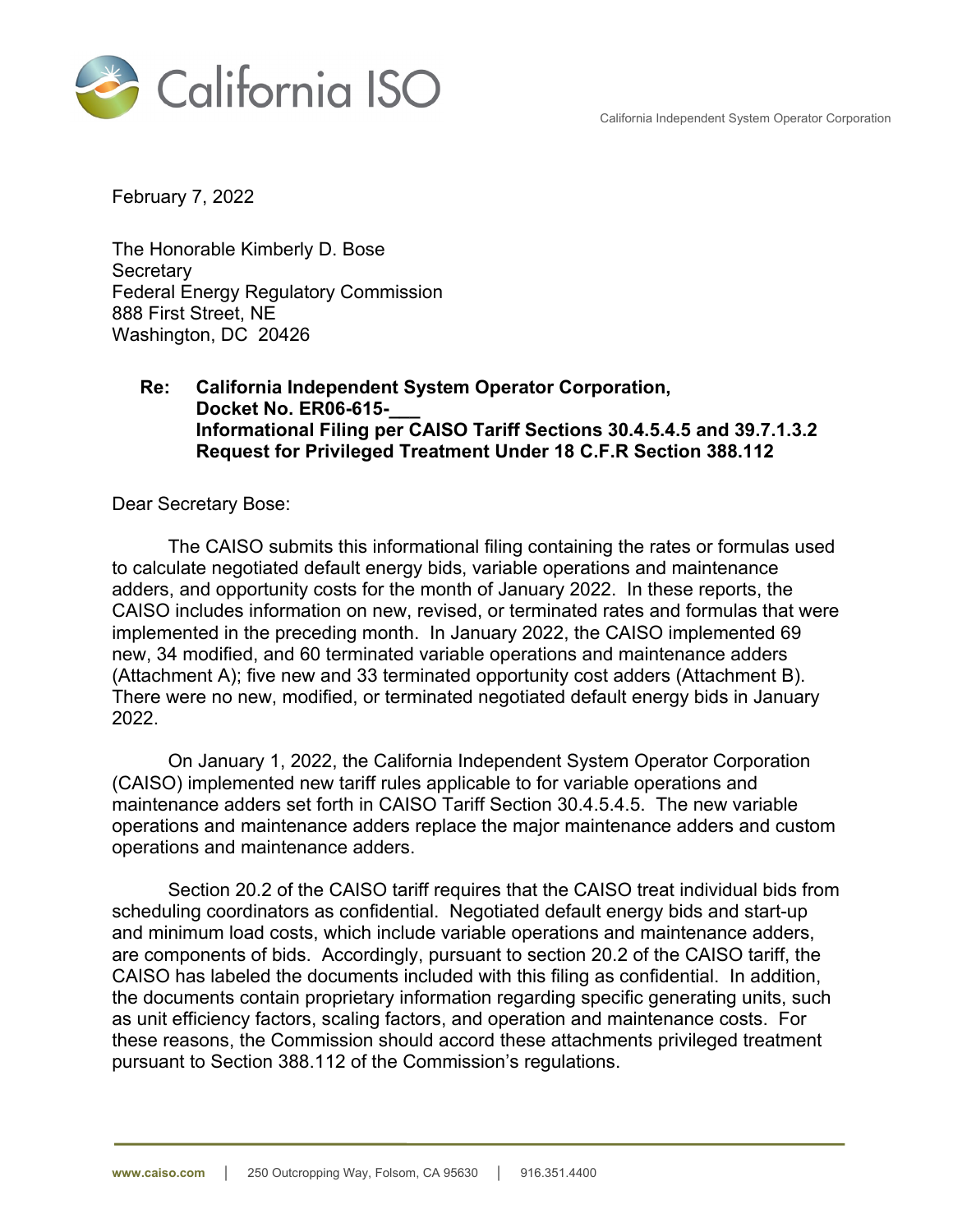The Honorable Kimberly D. Bose February 7 Page 2

Please contact the undersigned if you have any questions or concerns regarding the foregoing.

Respectfully submitted,

## **By:** */s/ Sidney Mannheim*

Roger E. Collanton General Counsel Sidney Mannheim Assistant General Counsel California Independent System Operator Corporation 250 Outcropping Way Folsom, CA 95630 Tel: (916) 351-4400 Fax: (916) 608-7222 smannheim@caiso.com

Attorneys for the California Independent System Operator Corporation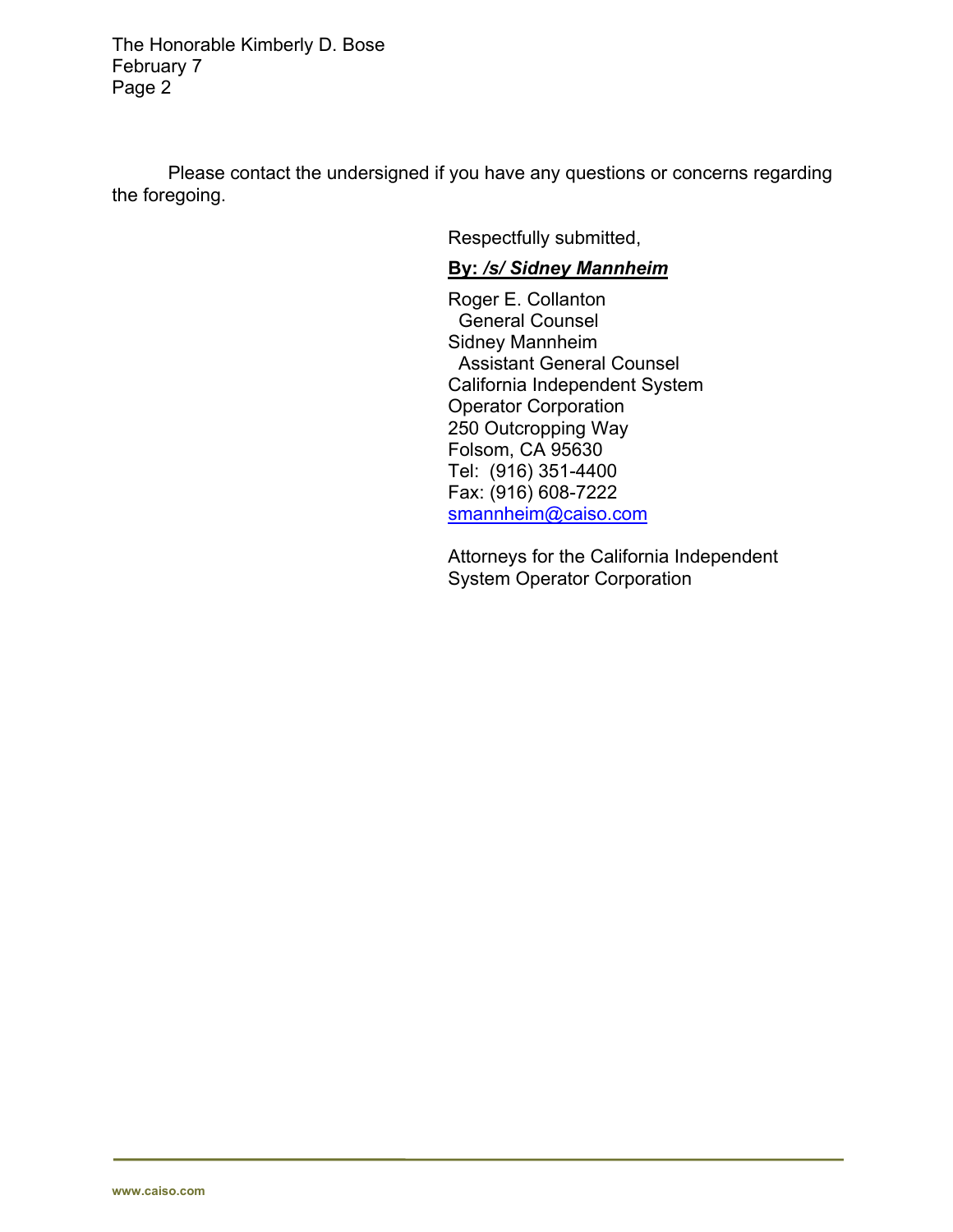**Informational Filing Pursuant to CAISO Tariff Section 39.7.1.3.2** 

**February 7, 2022** 

**California Independent System Operator Corporation** 

**Attachment A**  *Confidential Variable Operations and Maintenance Adders* 

**[ATTACHMENT CONSISTS OF PRIVILEGED MATERIAL REDACTED PURSUANT TO 18 C.F.R. § 388.112]**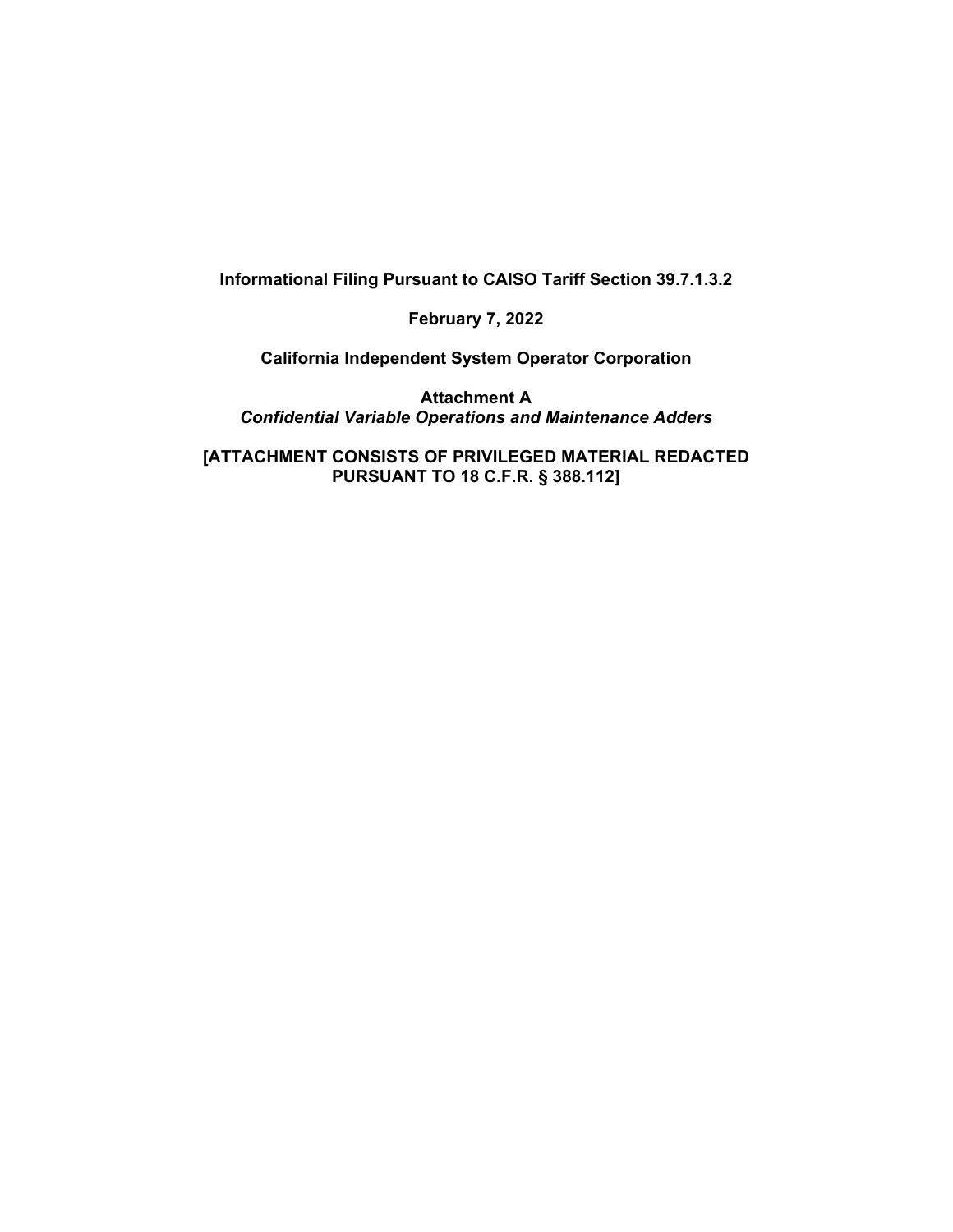**Informational Filing Pursuant to CAISO Tariff Section 39.7.1.3.2** 

**February 7, 2022** 

**California Independent System Operator Corporation** 

**Attachment B**  *Confidential Opportunity Cost Adder Information* 

**[ATTACHMENT CONSISTS OF PRIVILEGED MATERIAL REDACTED PURSUANT TO 18 C.F.R. § 388.112]**